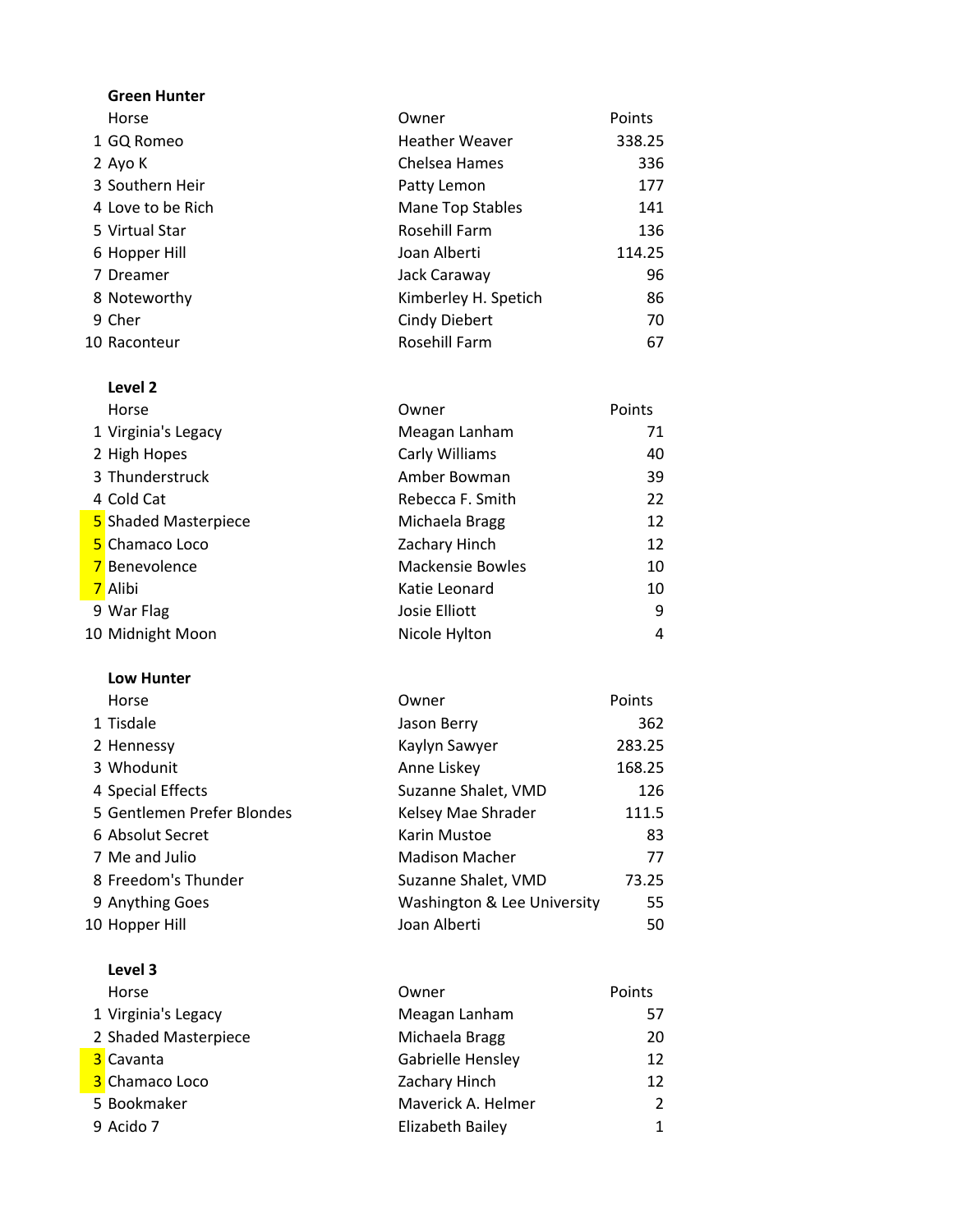| <b>Working Hunter</b> |                       |        |
|-----------------------|-----------------------|--------|
| Horse                 | Owner                 | Points |
| 1 Tisdale             | Jason Berry           | 315    |
| 2 Alibi               | Katie Leonard         | 172    |
| 3 Special Effects     | Suzanne Shalet, VMD   | 140.5  |
| 4 GQ Romeo            | <b>Heather Weaver</b> | 92     |
| 5 Bookmaker           | Maverick A. Helmer    | 64     |
| 6 Friend or Foe       | Phyllis Jones         | 61.5   |
| 7 Acido 7             | Elizabeth Bailey      | 60     |
| 8 Quintessence        | Lauren Perhala        | 36.5   |
| 9 East of Eden        | Rebecca Derwin        | 36     |
| 10 A Whimsical Way    | Shelby Wambold        | 32     |

## Level 4/5 Horse **COMPUTE COMPUTE POINTS** 1 Cavanta **1 Cavanta** 21 2 Cold Cat **Rebecca F. Smith** 20 3 Virginia's Legacy **Meagan Lanham** 8

| Horse               | Owner                     | Points |
|---------------------|---------------------------|--------|
| 1 Stardom Bound     | Katherine Harrison        | 409.5  |
| 2 Gypsy Rose        | <b>Emily Shafer</b>       | 199    |
| 3 First Flight      | Courtney Wilson           | 164.5  |
| 4 Captain Morgan 9  | <b>Mackensie Bowles</b>   | 152    |
| 5 Sharp Dressed Man | <b>Mackensie Bowles</b>   | 123    |
| 6 Piece of the Rock | <b>Hollins University</b> | 120    |
| 7 Rocky Z           | <b>Emily Rock</b>         | 101.5  |
| 8 LaVazza           | <b>Allison Lambert</b>    | 70.5   |
| 9 Midnight Moon     | Nicole Hylton             | 63     |
| 10 Tellus           | <b>Mackensie Bowles</b>   | 33     |

# Adult Amateur Hunter Horse **Contract Contract Contract Contract Contract Contract Contract Contract Contract Contract Contract Contract Contract Contract Contract Contract Contract Contract Contract Contract Contract Contract Contract Contract** 1 Freedom's Thunder Suzanne Shalet, VMD 499.5 2 After Eight **Ann Turnicky** 316 3 Whodunit 248 4 Chechesee Circle **169** Joan Alberti 169 5 Dream Date **Sarah Gorrell** 5 Dream Date 168 6 Tinker Mountain **Fig. 140.25** Hollins University **140.25** 7 Emerald City **Ashley Holsinger** 134 8 Quintessence Lauren Perhala 110.75 9 Special Effects Suzanne Shalet, VMD 104.75 10 Uptown Girl **Darlene Kemper** 94

### Children's / Adult Jumper

Childrens Hunter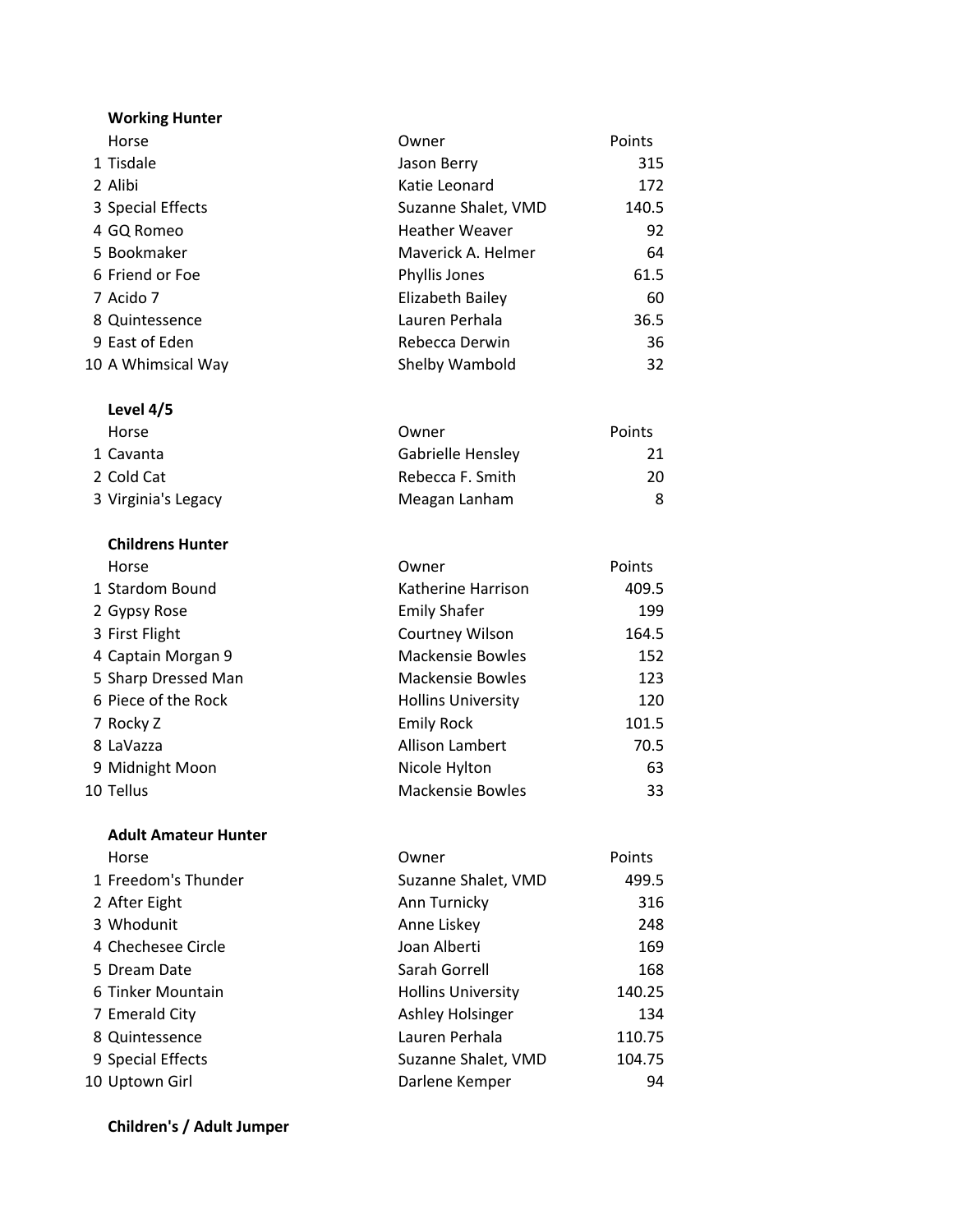| Horse                | Owner                   | Points |
|----------------------|-------------------------|--------|
| 1 Kick the Clouds    | Rebecca F. Smith        | 83     |
| 2 High Hopes         | Carly Williams          | 76     |
| 3 Benevolence        | <b>Mackensie Bowles</b> | 63     |
| 4 Cold Cat           | Rebecca F. Smith        | 28     |
| 5 Cavanta            | Gabrielle Hensley       | 24     |
| 6 Shaded Masterpiece | Michaela Bragg          | 22     |
| 7 War Flag           | Josie Elliott           | 18     |
| 8 Thunderstruck      | Amber Bowman            | 12     |
| 9 Chamaco Loco       | Zachary Hinch           | 7      |
| 10 Alibi             | Katie Leonard           | 4      |

# Small/Medium Pony Hunter

| Horse                       | Owner                 | Points |
|-----------------------------|-----------------------|--------|
| 1 In the Scheme of Things   | Joan Cozart           | 527.5  |
| 2 Ratatouille               | Rebecca F. Smith      | 511    |
| 3 Dixie Charm               | Mane Top Stables      | 368    |
| 4 Marvelous Marvin          | Carly Williams        | 167.75 |
| 5 Smallwood Primrose        | Roaring Run Farm      | 111.5  |
| 6 Giselle                   | <b>Isabelle Davis</b> | 94.5   |
| 7 Lisbon Holiday            | Madi Cozart           | 72     |
| 8 All About Alfie           | Krystal West          | 64.5   |
| 9 Mocha Sprinkles           | Patty Lemon           | 13     |
| 10 Yardley Tinseltown Blues | Julia Mallia          | 8      |

# Large Pony Hunter

| Horse                             | Owner                     | Points |
|-----------------------------------|---------------------------|--------|
| 1 Danlynn's What I Like About You | Mane Top Stables          | 570.5  |
| 2 Won for Luck                    | Mackenzie Krason          | 439.5  |
| 3 Breezeway Full Moon             | <b>Emery Graham</b>       | 257.5  |
| 4 Dun Paintin'                    | <b>Brianne Lefanowicz</b> | 208    |
| 5 Piccadilly Blues                | Britni Cash               | 199    |
| 6 Silver Slippers                 | Mane Top Stables          | 192    |
| 7 Scout's Honor                   | Kelsey Mae Shrader        | 188    |
| 8 Taste the Rainbow               | Grace Blum                | 181    |
| 9 Umbrella Drink                  | Madi Cozart               | 110    |
| 10 Cream of the Crop              | <b>Cate Secrist</b>       | 14     |

| <b>Intermediate Hunter</b>    |                    |        |
|-------------------------------|--------------------|--------|
| Horse                         | Owner              | Points |
| 1 Harvest Moon March          | Britni Cash        | 548.5  |
| 2 Bailey                      | Kelsey Mae Shrader | 327.5  |
| 3 Frankly Amazing             | Cherry Hill Farm   | 225.5  |
| 4 Mr. Brightside              | Lydia Hough        | 182    |
| 5 Huck                        | Mill Creek Farm    | 177.75 |
| <b>5</b> Elementary My Dear   | Sara Kate Garman   | 177.75 |
| 7 Farnley's Great Expectation | Caroline Blum      | 130.5  |
|                               |                    |        |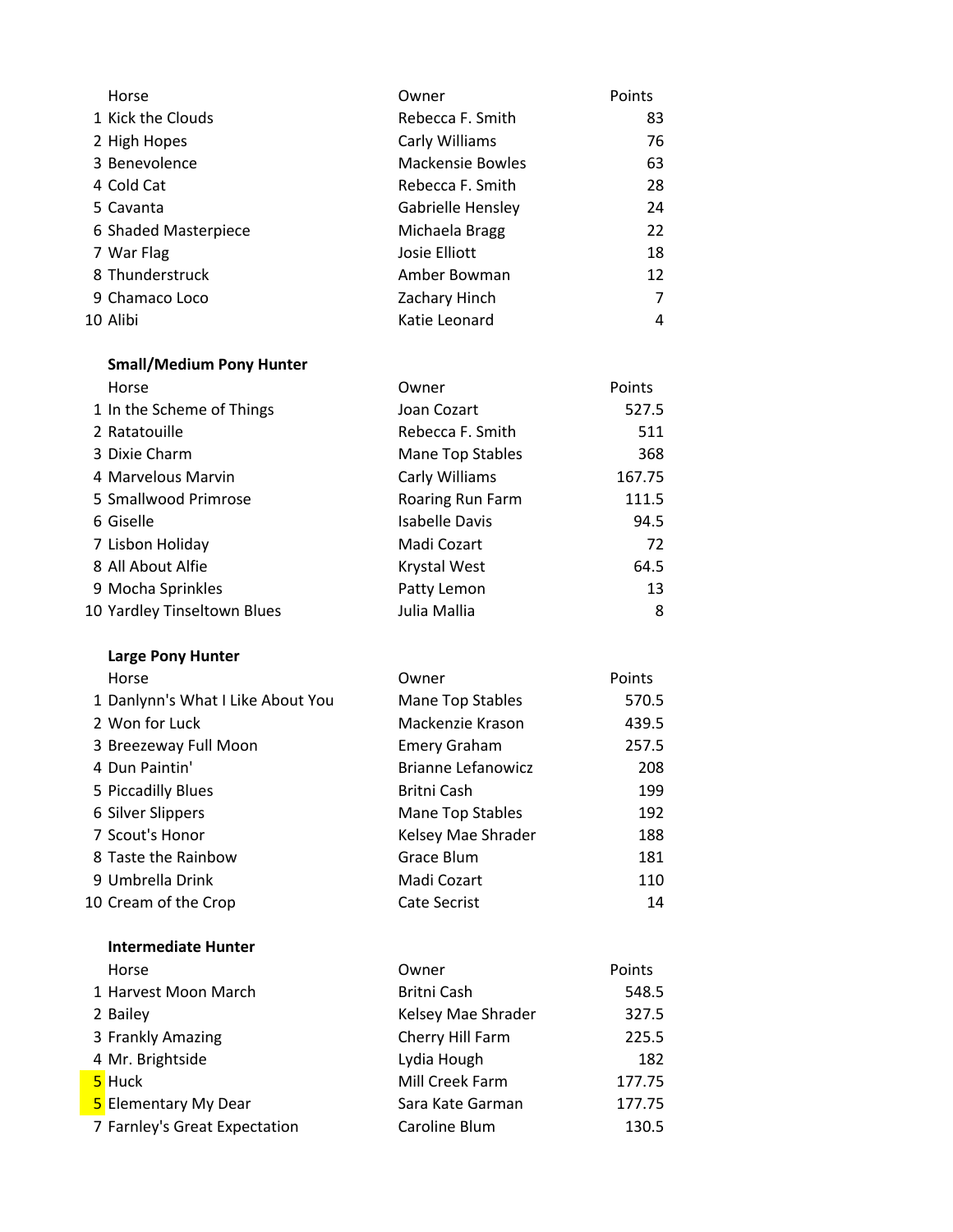| 8 Giselle       | Isabelle Davis | 108.5 |
|-----------------|----------------|-------|
| 9 Fifth Avenue  | Allison Burton | 107.5 |
| 10 Spring Fling | Ellie Long     | 71.5  |

| <b>Special Children's Hunter</b> |                       |        |
|----------------------------------|-----------------------|--------|
| Horse                            | Owner                 | Points |
| 1 Barney                         | Mill Creek Farm       | 434.25 |
| 2 Linden Row                     | Catherine L. Daniel   | 309.5  |
| 3 Fifth Avenue                   | <b>Allison Burton</b> | 237.5  |
| 4 Cher                           | <b>Cindy Diebert</b>  | 217.75 |
| 5 Mr. Brightside                 | Lydia Hough           | 215.25 |
| 6 Made You Look                  | Mane Top Stables      | 176.5  |
| 7 Love to be Rich                | Mane Top Stables      | 161.5  |
| 8 Emerald City                   | Ashley Holsinger      | 135    |
| 9 First Flight                   | Courtney Wilson       | 130    |
| 10 Jimi Hendrix                  | Darlene Kemper        | 116    |

# Special Adult Hunter

| Horse                  | Owner                     | Points |
|------------------------|---------------------------|--------|
| 1 Windsor's Jalapeno   | Ella Eavers               | 582.25 |
| 2   Will If You Will   | Britni Cash               | 213.75 |
| 3 Best Effort          | Pamela Haskins            | 178.5  |
| 4 Hat Trick            | Melanie Vest              | 160.75 |
| 5 McKinley             | <b>Hollins University</b> | 160    |
| 6 Anybody's Guess      | Mill Creek Farm           | 151.75 |
| 7 Quietly Counting     | Meredith Potter           | 123.75 |
| 8 A Timeless Rendition | <b>Rick Krason</b>        | 114    |
| 9 Fan Club             | Jaclyn Clement, DVM       | 86     |
| 10 Amulet              | Lindsay Ferguson          | 72     |

# Junior Equitation on the Flat 14 & under

| Rider                           |                                     | Points |
|---------------------------------|-------------------------------------|--------|
| 1 Mackensie Bowles              |                                     | 148    |
| 2 Josie Elliott                 | 12 & Under High Point winner 136.25 |        |
| 3 Ann Ashley Daniel             |                                     | 93     |
| 4 Catie Williams                |                                     | 51     |
| 5 Courtney Wilson               |                                     | 40     |
| 6 Ella Godshall                 |                                     | 37     |
| 7 Alexia Paxton                 |                                     | 36.5   |
| 8 Gabrielle Clauser             |                                     | 36     |
| 9 Grace Hewitt                  |                                     | 28.5   |
| 10 Emma Evans                   |                                     | 25     |
|                                 |                                     |        |
| エー・ディー・ディー きょうそう しょうしょう けいしゅ あき |                                     |        |

### Junior Equitation on the Flat 15-17 Rider **Points** 1 Sarah McCurdy 81

| 48.5 |
|------|
|      |
|      |